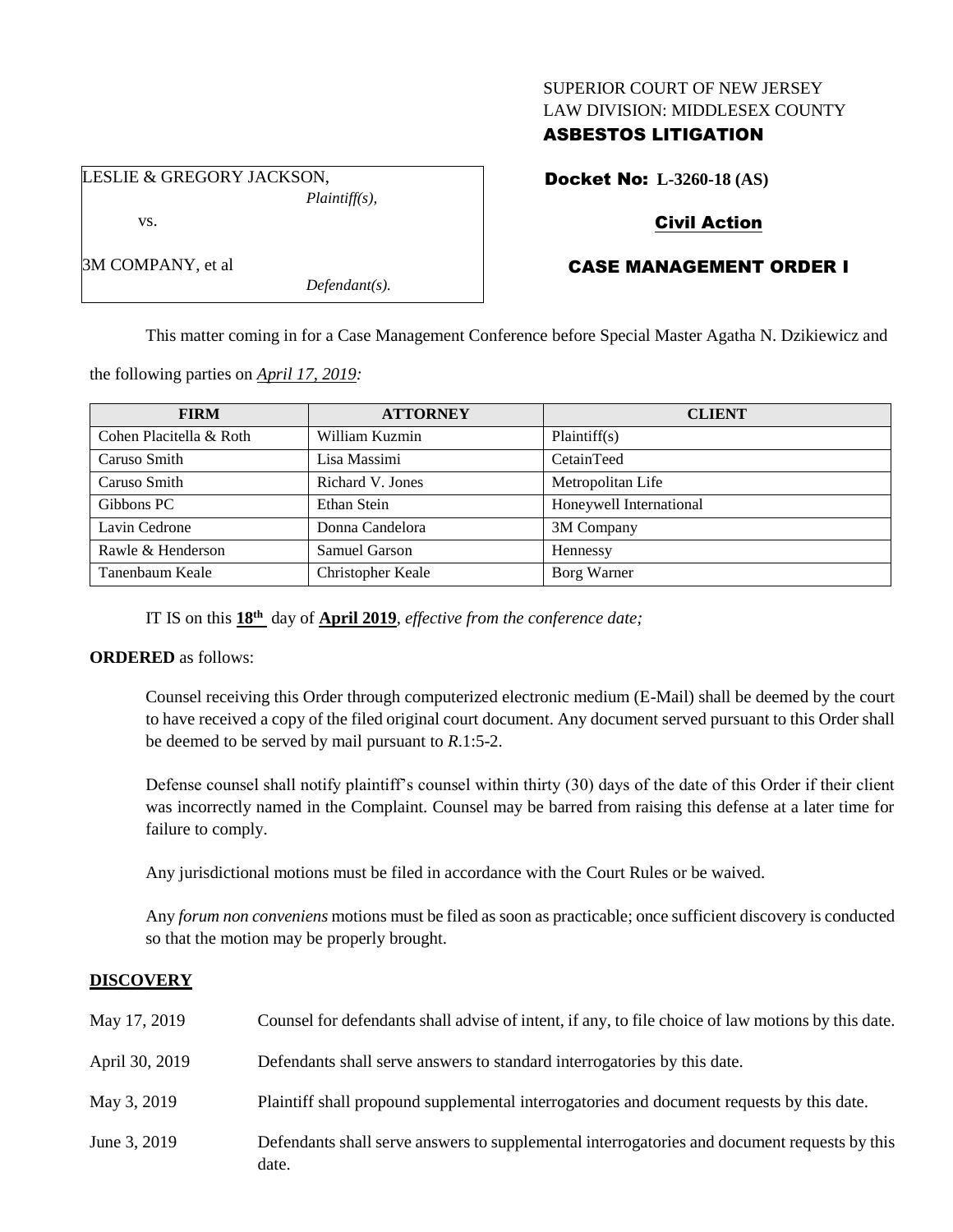| May 3, 2019   | Defendants shall propound supplemental interrogatories and document requests by this date.                                                                                                                  |
|---------------|-------------------------------------------------------------------------------------------------------------------------------------------------------------------------------------------------------------|
| June 3, 2019  | Plaintiff shall serve answers to supplemental interrogatories and document requests by this<br>date.                                                                                                        |
| June 28, 2019 | Fact discovery, including depositions, shall be completed by this date. Plaintiff's counsel shall<br>contact the Special Master within one week of this deadline if all fact discovery is not<br>completed. |
| June 28, 2019 | Depositions of corporate representatives shall be completed by this date.                                                                                                                                   |

## **EARLY SETTLEMENT**

June 28, 2019 Settlement demands shall be served on all counsel and the Special Master by this date.

## **MEDICAL EXPERT REPORT**

| July 31, 2019    | Plaintiff shall serve medical expert reports by this date.                                                                                                                                                                                               |
|------------------|----------------------------------------------------------------------------------------------------------------------------------------------------------------------------------------------------------------------------------------------------------|
| July 31, 2019    | Upon request by defense counsel, plaintiff is to arrange for the transfer of pathology specimens<br>and x-rays, if any, by this date.                                                                                                                    |
| October 18, 2019 | Defendants shall identify its medical experts and serve medical reports, if any, by this date. In<br>addition, defendants shall notify plaintiff's counsel (as well as all counsel of record) of a<br>joinder in an expert medical defense by this date. |

#### **LIABILITY EXPERT REPORTS**

- July 31, 2019 Plaintiff shall identify its liability experts and serve liability expert reports by this date or waive any opportunity to rely on liability expert testimony.
- October 18, 2019 Defendants shall identify its liability experts and serve liability expert reports, if any, by this date or waive any opportunity to rely on liability expert testimony.

#### **SUMMARY JUDGMENT MOTION PRACTICE**

- August 2, 2019 Plaintiff's counsel shall advise, in writing, of intent not to oppose motions by this date.
- August 16, 2019 Summary judgment motions shall be filed no later than this date.
- September 13, 2019 Last return date for summary judgment motions.

#### **ECONOMIST EXPERT REPORTS**

- July 31, 2019 Plaintiff shall identify its expert economists and serve expert economist report(s), if any, by this date or waive any opportunity to rely on economic expert testimony.
- October 18, 2019 Defendants shall identify its expert economists and serve expert economist report(s), if any, by this date or waive any opportunity to rely on economic expert testimony.

 $\_$  , and the set of the set of the set of the set of the set of the set of the set of the set of the set of the set of the set of the set of the set of the set of the set of the set of the set of the set of the set of th